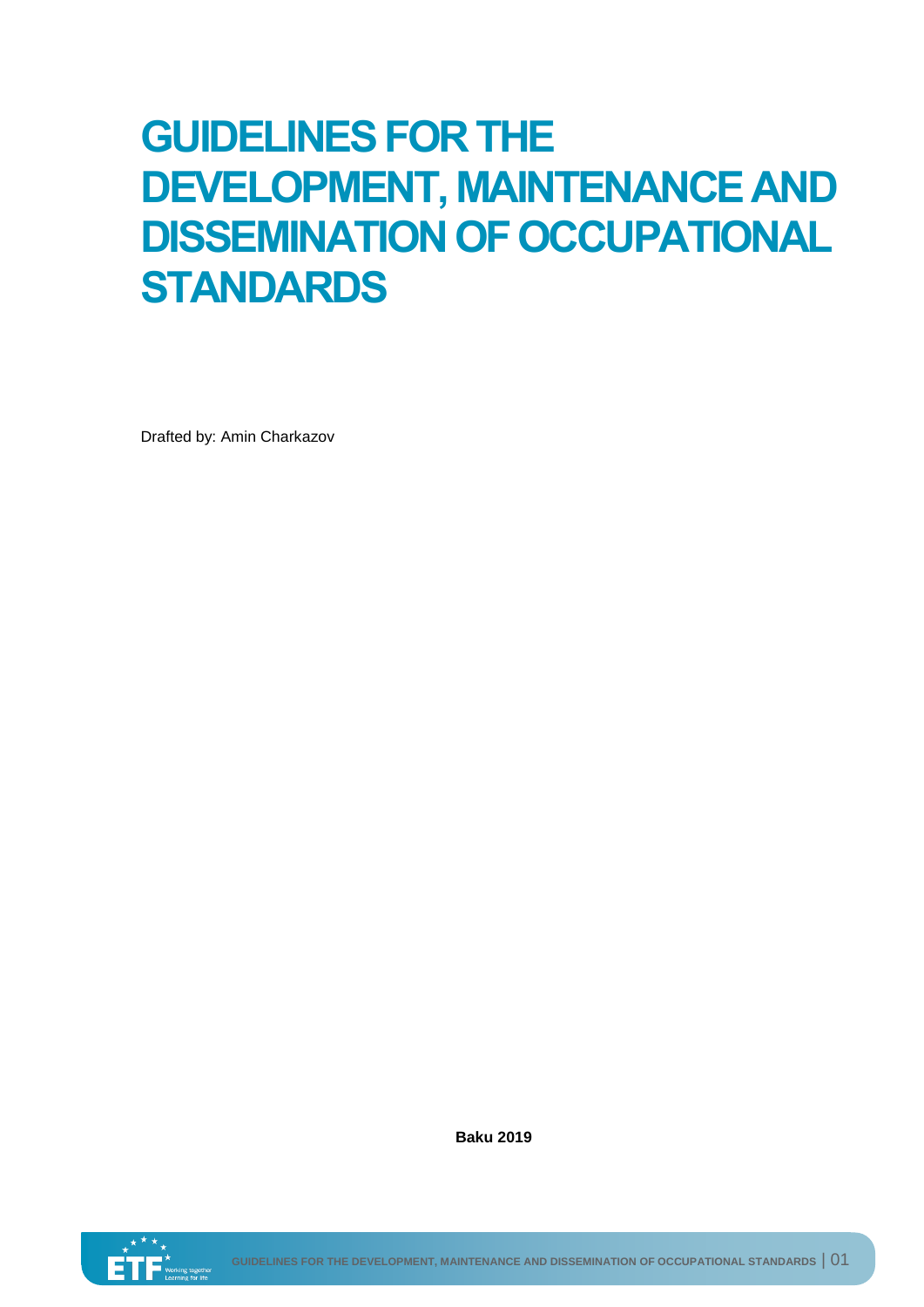# **Table of Contents**

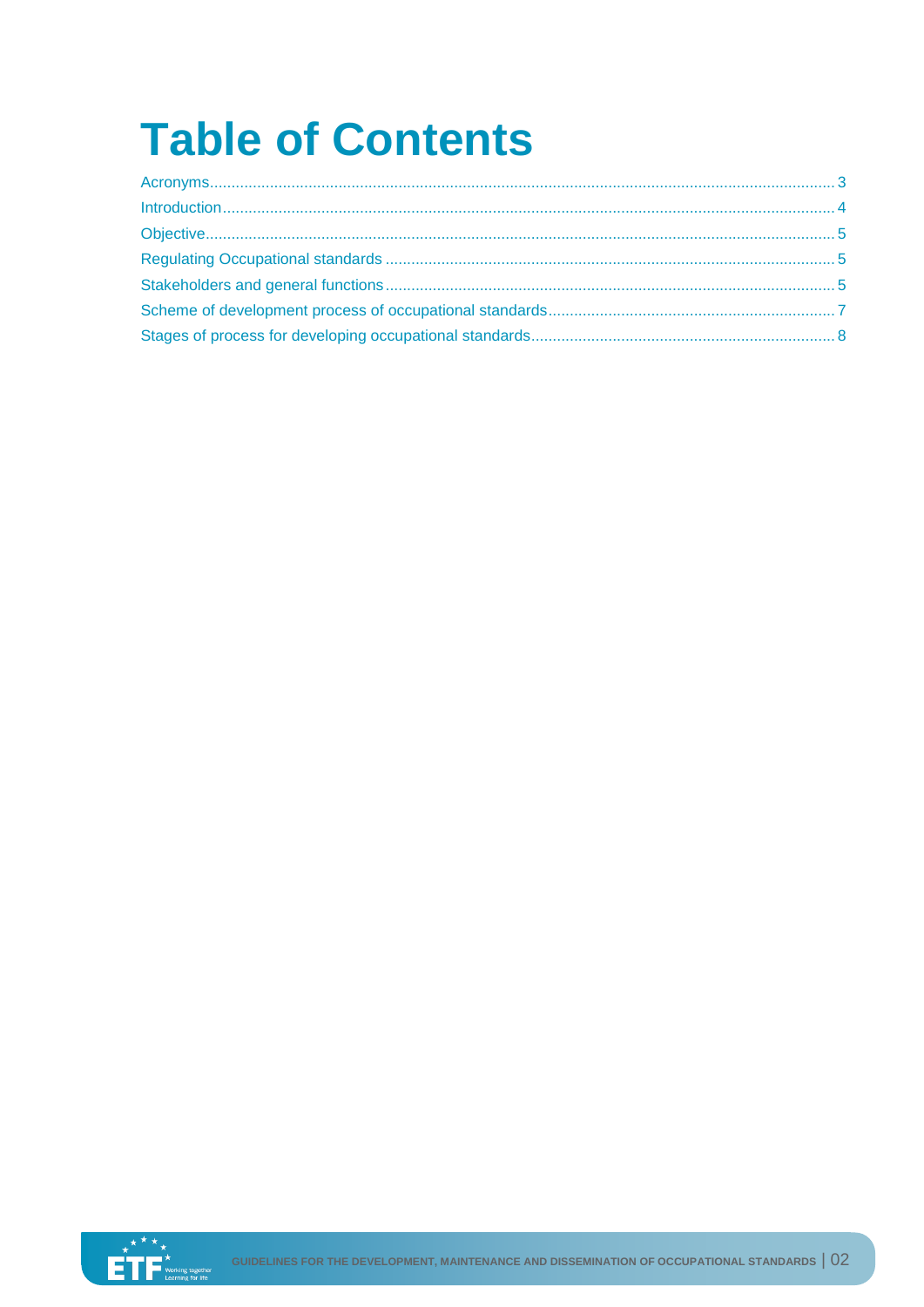# <span id="page-2-0"></span>**ACRONYMS**

| <b>ASK</b>   | National Confederation of Entrepreneurs (Employers) Organisations of the Republic of<br>Azerbaijan and Azerbaijan |
|--------------|-------------------------------------------------------------------------------------------------------------------|
| AzQF         | National Qualifications Framework for Lifelong Learning in the Republic of Azerbaijan                             |
| <b>MLSPP</b> | Ministry of Labour and Social Protection of Population of the Republic of Azerbaijan                              |
| <b>OS</b>    | occupational standard                                                                                             |
| <b>SCSD</b>  | sector committee for skills development                                                                           |
| <b>SEQ</b>   | sector experts' group                                                                                             |
| <b>VET</b>   | vocational education and training                                                                                 |
| WG           | working group                                                                                                     |

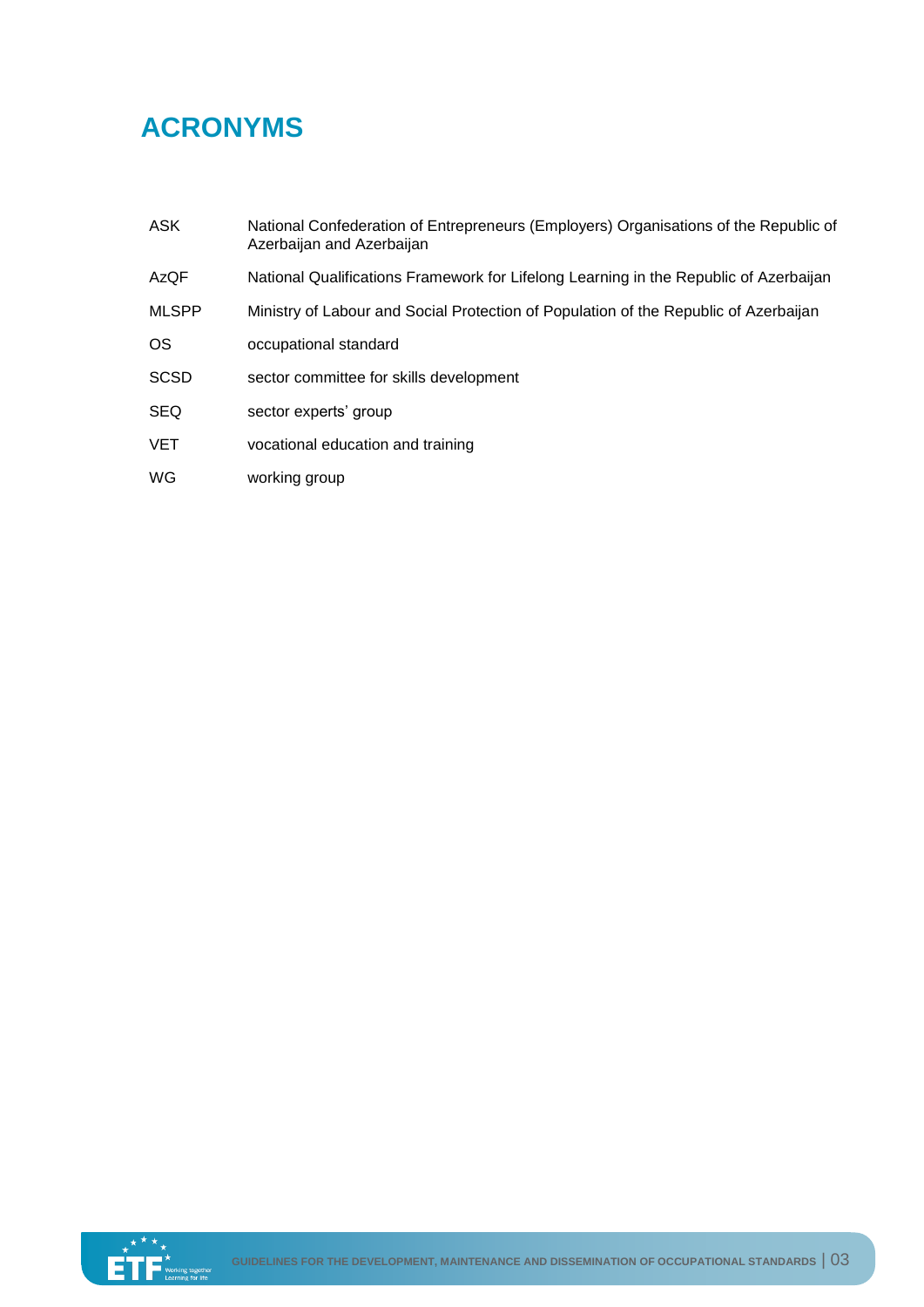## <span id="page-3-0"></span>**INTRODUCTION**

The Government of Azerbaijan considers human resources development to be one of the main priorities for socio-economic development. For this reason, the Government started development and implementation of occupational standards.

Occupational standards are accepted as a common language between the worlds of work and the world of learning. They are an essential link between workplace requirements and human capital development (i.e. education and training programs) that affect individual citizens throughout their life span. They can make a major contribution to the design of high-quality education and training programs by ensuring they are directly linked to the needs of the workplace and overall economy. Occupational standards together with qualification standards may provide the guarantee for a reliable certification of the labour force and recognising competences acquired through non-formal and informal learning. They are important prerequisites for tackling skills mismatch that exists in the labour market – bringing education and training systems closer to demands of employers.

Occupational standards across the world differ in their format and presentation as they are developed in different contexts with different local interests. Despite the various formats of occupational standards, they all contain relevant information about good performance in work situations. With other words occupational standards refer to competences – in terms of knowledge, skills and attitudes – that a person should have for performing at expected level of quality in one occupation. And, in general terms, they also refer to the activities that a competent worker should perform in his/her day-to-day work duties.

By acknowledging the role of occupational standards in human resources and labour market development, policy makers have already incorporated them into several policy documents. Their development was first initiated by National Employment Strategy for 2006-2015, State Program for Poverty Reduction and Sustainable Development and respective Implementation Plans. Occupational standards are also mentioned in national development strategies – strategic roadmaps for priority sectors approved by the President in December 2016 and the Action Plan for implementation of the Order № 2199 dated July 13, 2016 of the President of the Republic of Azerbaijan "On additional measures for increasing efficiency of the business climate in the Republic of Azerbaijan and improving the status of the country in international rankings" and the new Employment Strategy of the Republic of Azerbaijan for 2019-2030 approved by a Presidential Decree on October 30, 2018.

The occupational standards development process started within projects funded by donor organisations and continues under the leadership of the Ministry of Labour and Social Protection of Population. Creating legislative and regulatory framework for occupational standards becomes more and more important with urgent requirements of the labour market in improving the quality of workforce and increasing its competitiveness. This is mainly required for the following reasons:

- Structuring the process of studying employers' skills needs by occupations;
- Defining roles and functions of stakeholders in the development and use of professional standards;
- Proper organization of staff training according to the requirements of modern labour market (basing training programs and assessment of occupational competences on occupational standards);
- Establishing a base for the recognition system of skills acquired through informal and non-formal learning;
- Raising labour productivity and production of highly competitive products through better match of demand and supply of workforce in the labour market.

Legislative basis for development of occupational standards drafted by the Ministry of Labour and Social Protection of Population is being discussed at the level of the Cabinet of Ministers. Upon approval, it will regulate development of occupational and qualification standards through social partnership and functioning of Sector Committees for Skills Development.

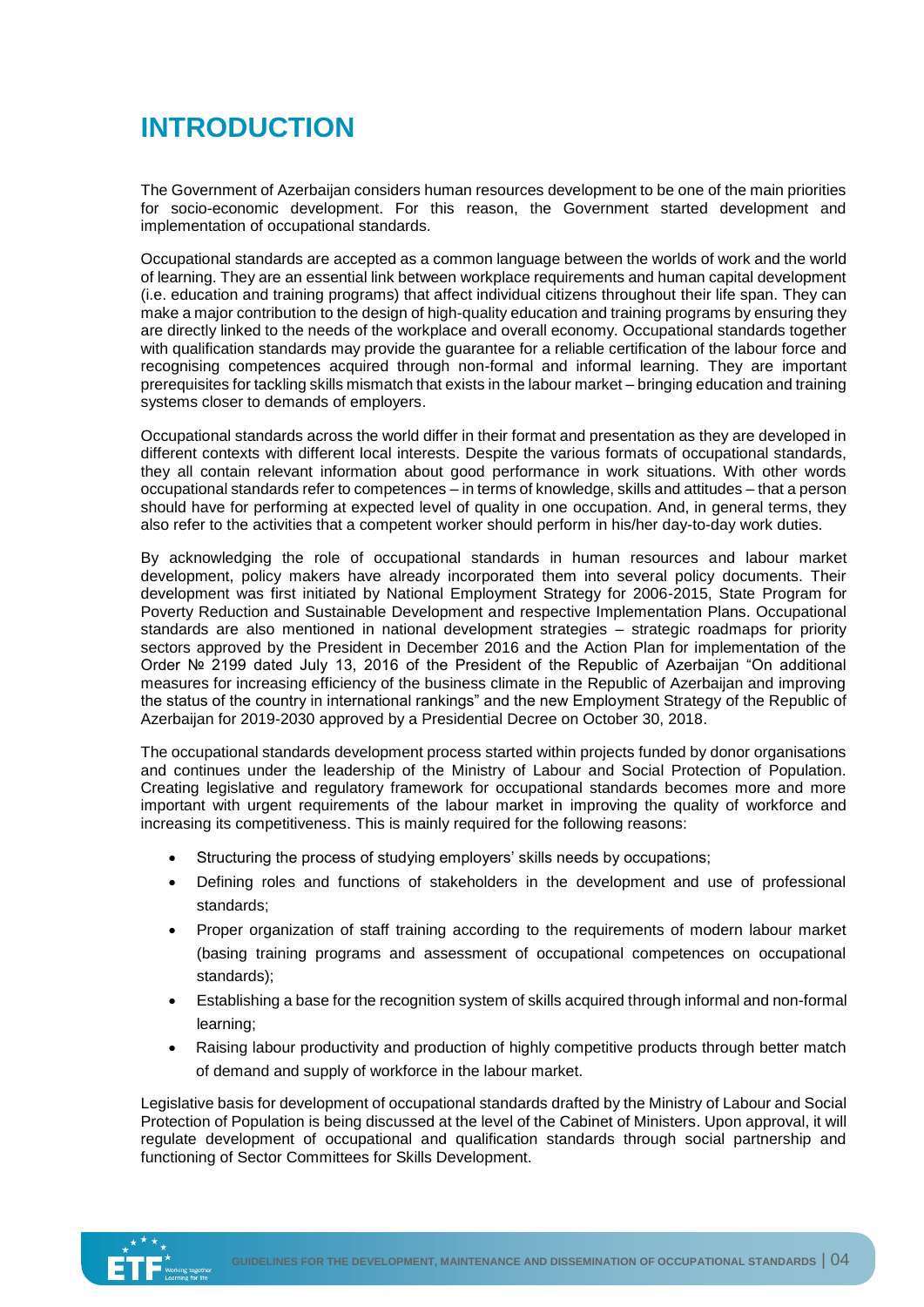### <span id="page-4-0"></span>**OBJECTIVE**

The purpose of these guidelines is to define general principles for the development, maintenance and dissemination of occupational standards. It identifies roles and functions of all the stakeholders and guides them throughout the process.

#### <span id="page-4-1"></span>**REGULATING OCCUPATIONAL STANDARDS**

According to the Law on Employment (No: 1196-VQ) approved by Presidential Decree on 29 July 2018, occupational standard is a set of minimum requirements identified by a respective authority (the Ministry of Labour and Social Protection of Population) for content of job and work conditions to be fulfilled by an employee in a specific occupation.

The Ministry of Labour and Social Protection of Population coordinates the processes of development, revision, approval, registration and dissemination of occupational standards.

#### <span id="page-4-2"></span>**STAKEHOLDERS AND GENERAL FUNCTIONS**

Stakeholders closely associated with the activities in the area of development, maintenance and dissemination of occupational standards are the followings:

- State authorities, ministries, their central or regional (local) agencies;
- Education and training providers;
- Employers and their associations;
- Professional associations;
- Employees of enterprises and trade unions;
- Researchers and experts.

The development of occupational standards needs to be carried out through a consultative process among all the stakeholders. Stakeholders collaborate within sector committees for skills development (SCSD) established by types of economic activity. These committees involve the following institutions/organisations:

- One representative from the Ministry of Labour and Social Protection of Population of the Republic of Azerbaijan (with a right to vote);
- One representative from the State Labour Inspection Service under the Ministry of Labour and Social Protection of Population of the Republic of Azerbaijan;
- One representative from the State Employment Service under the Ministry of Labour and Social Protection of Population of the Republic of Azerbaijan;
- One representative from the Ministry of Economy of the Republic of Azerbaijan (with a right to vote);
- One representative from the Ministry of Education of the Republic of Azerbaijan (with a right to vote);
- One representative from the State Agency for Vocational Education under the Ministry of Education of the Republic of Azerbaijan;
- One representative from each line ministry / state agency in the field (with a right to vote);
- One representative from the State Committee for Statistics of the Republic of Azerbaijan (with a right to vote);
- One representative from a higher education institution in the sector;
- One representative from the National Confederation of Entrepreneurs (Employers) Organizations of Azerbaijan Republic (with a right to vote);

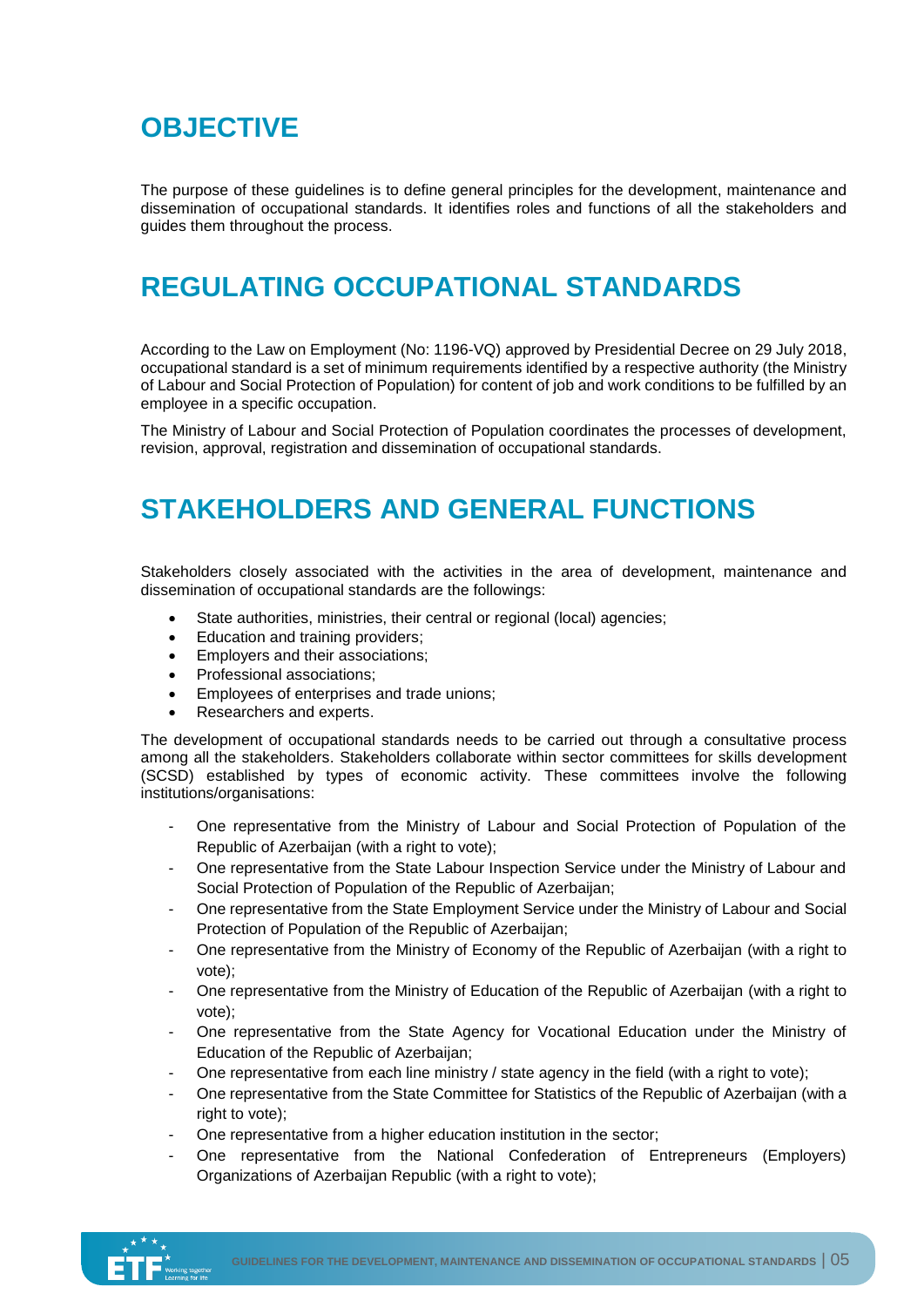- One representative from Azerbaijan Trade Unions Confederation (with a right to vote);
- One representative from each professional association in the sector (associations are identified by the Ministry of Labour and Social Protection of Population);
- One representative from each of three trend-setting companies in the sector (companies are identified by the Ministry of Labour and Social Protection of Population).

Representatives of education and training providers – initial vocational, secondary specialized and higher education institutions – may be invited to meetings of SCSDs as observers.

As the enterprises are the main buyer and user of the workforce at the labour market, they possess thorough understanding about requirements for human resources. The world of work is expected to define the workplace requirements in terms of duties, tasks and competences.

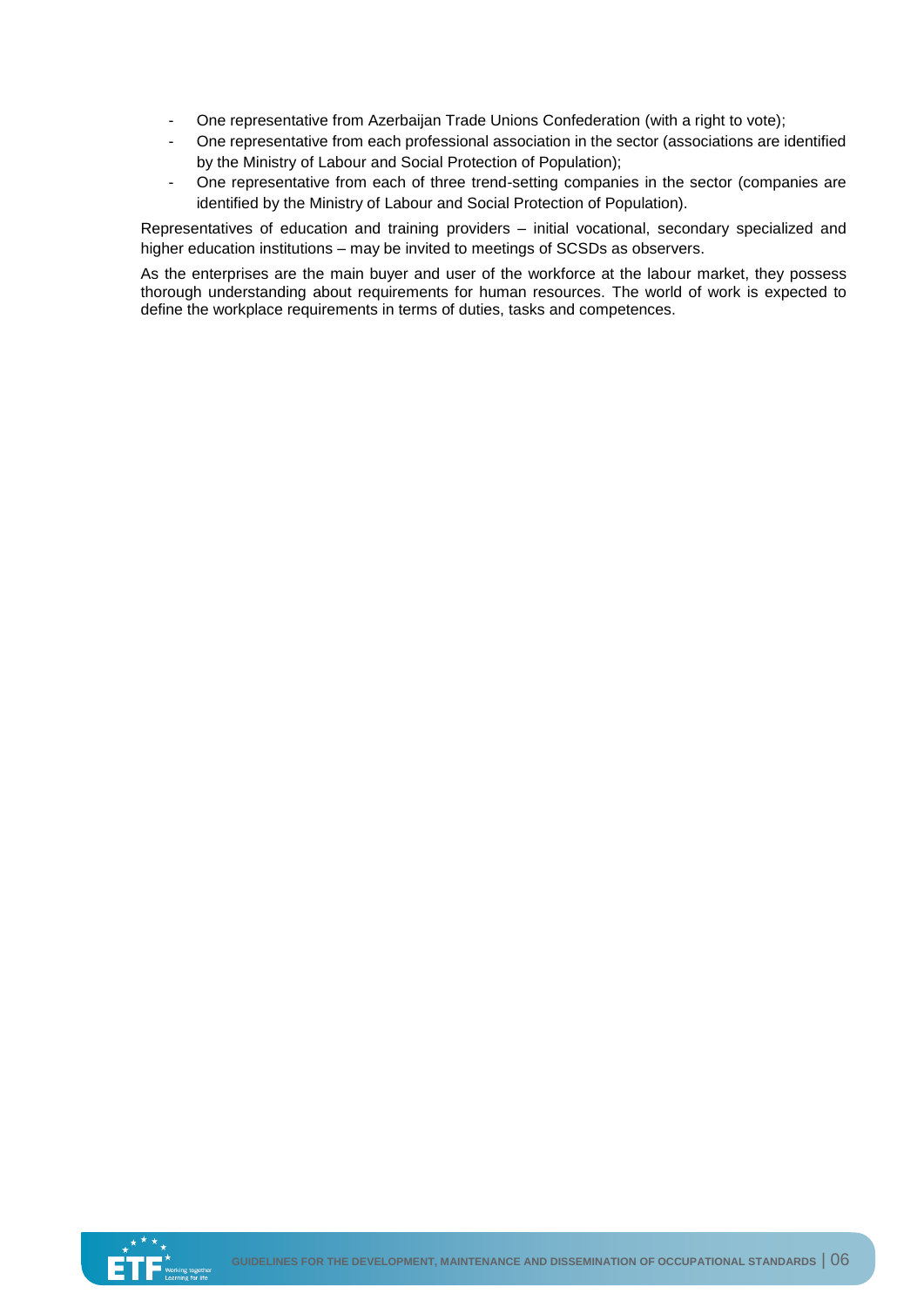### <span id="page-6-0"></span>**SCHEME OF DEVELOPMENT PROCESS OF OCCUPATIONAL STANDARDS**

Occupational standards are drafted/revised through the steps reflected in the scheme given below:



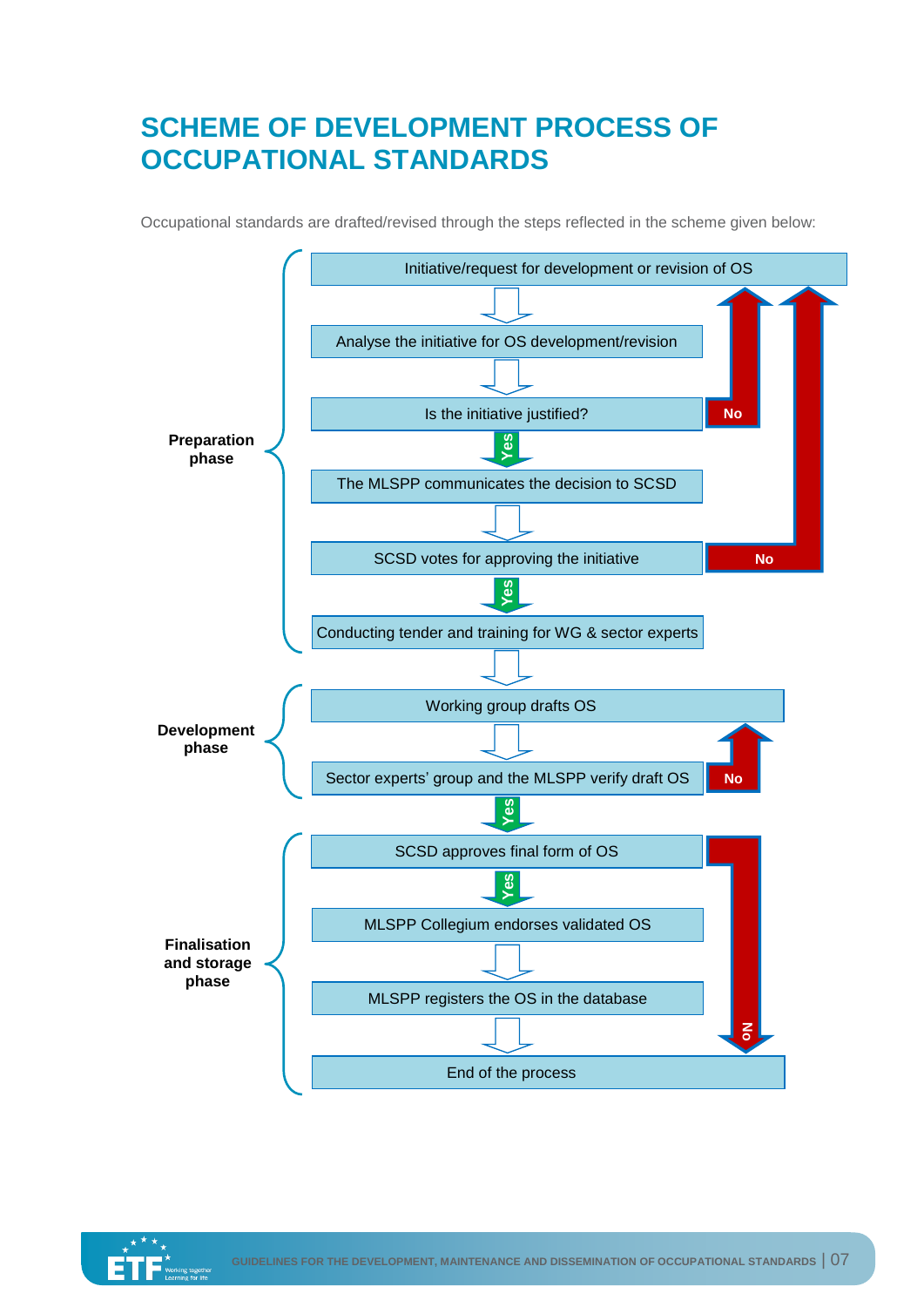#### <span id="page-7-0"></span>**STAGES OF PROCESS FOR DEVELOPING OCCUPATIONAL STANDARDS**

The process of development and revision of occupational standards consists of the following activities:

| <b>Steps</b>   | <b>Actions</b>                                                           | Who does what                                                                                                                                                                                                                                                                                                                                                                                                                                                                                                                                                                                                                                                                                                                                                                 |
|----------------|--------------------------------------------------------------------------|-------------------------------------------------------------------------------------------------------------------------------------------------------------------------------------------------------------------------------------------------------------------------------------------------------------------------------------------------------------------------------------------------------------------------------------------------------------------------------------------------------------------------------------------------------------------------------------------------------------------------------------------------------------------------------------------------------------------------------------------------------------------------------|
| $\mathbf{1}$   | Initiative for development<br>or revision of an<br>occupational standard | individual entrepreneur,<br>Any<br>legal<br>entity,<br>including<br>government institutions, businesses, education and training<br>providers, associations, civil society organizations may apply<br>to the MLSPP with an initiative for development or revision of<br>occupational standards. Such an application is realised by<br>filling in a respective form on the register of occupational and<br>qualification standards (electronic information system) of the<br>MLSPP. The application is signed electronically with encrypted<br>E-signature or ASAN-signature. Information is placed on the<br>register by a representative of a government institution,<br>general manager, director of an enterprise or organisation, or<br>his/her authorised representative. |
|                |                                                                          | initiator<br>shows the suggested occupation(s)<br>The<br>tor<br>development or revision of standards, respective coding in the<br>National Employment Classification, type(s) of economic<br>activity the occupation(s) belong(s) to and reasons for<br>development<br>(revision)<br>of<br>occupational<br>standard(s).<br>Necessary documentation can be attached to the application<br>form.                                                                                                                                                                                                                                                                                                                                                                                |
|                |                                                                          | By submission of a request for development or revision of<br>occupational standards, the initiator agrees to free<br>participation in the development/review process. The initiator<br>may draft an occupational standard(s) in line with the existing<br>legislation and regulations for validation of sector committee(s)<br>and endorsement by the MLSPP.                                                                                                                                                                                                                                                                                                                                                                                                                  |
| $\overline{2}$ | Analyse the initiative for<br>OS development/revision                    | The MLSPP analyses the initiative/request for development or<br>revision of OS(s) to make a decision on fulfilling or rejecting<br>implementation of such a request. It considers evidences<br>provided by the initiator, labour market needs, government's<br>policies, state strategies, the existing legislation, public<br>demands (investment plans) and other relevant information for<br>making a decision. The initiator is contacted if any clarification<br>and additional information is needed.                                                                                                                                                                                                                                                                   |
|                |                                                                          | The MLSPP informs within one month of the receipt of the<br>online request, the initiator about its decision and the next<br>steps.                                                                                                                                                                                                                                                                                                                                                                                                                                                                                                                                                                                                                                           |
|                |                                                                          | If the request is approved, the MLSPP in consultation with the<br>sector committee(s) for skills development and other relevant<br>stakeholders identifies to which type(s) of economic activity<br>the occupation belongs to and its respective level in the<br>National Qualifications Framework (AzQF) and refers the<br>request to respective committee(s).                                                                                                                                                                                                                                                                                                                                                                                                               |
|                |                                                                          | The MLSPP can also be an initiator of development/revision of<br>occupational standard(s).                                                                                                                                                                                                                                                                                                                                                                                                                                                                                                                                                                                                                                                                                    |
| 3              | The MLSPP communicates<br>the decision on                                | The MLSPP addresses an offer for development or revision of<br>OS(s) to respective SCSD(s). This is done by the MLSPP's                                                                                                                                                                                                                                                                                                                                                                                                                                                                                                                                                                                                                                                       |

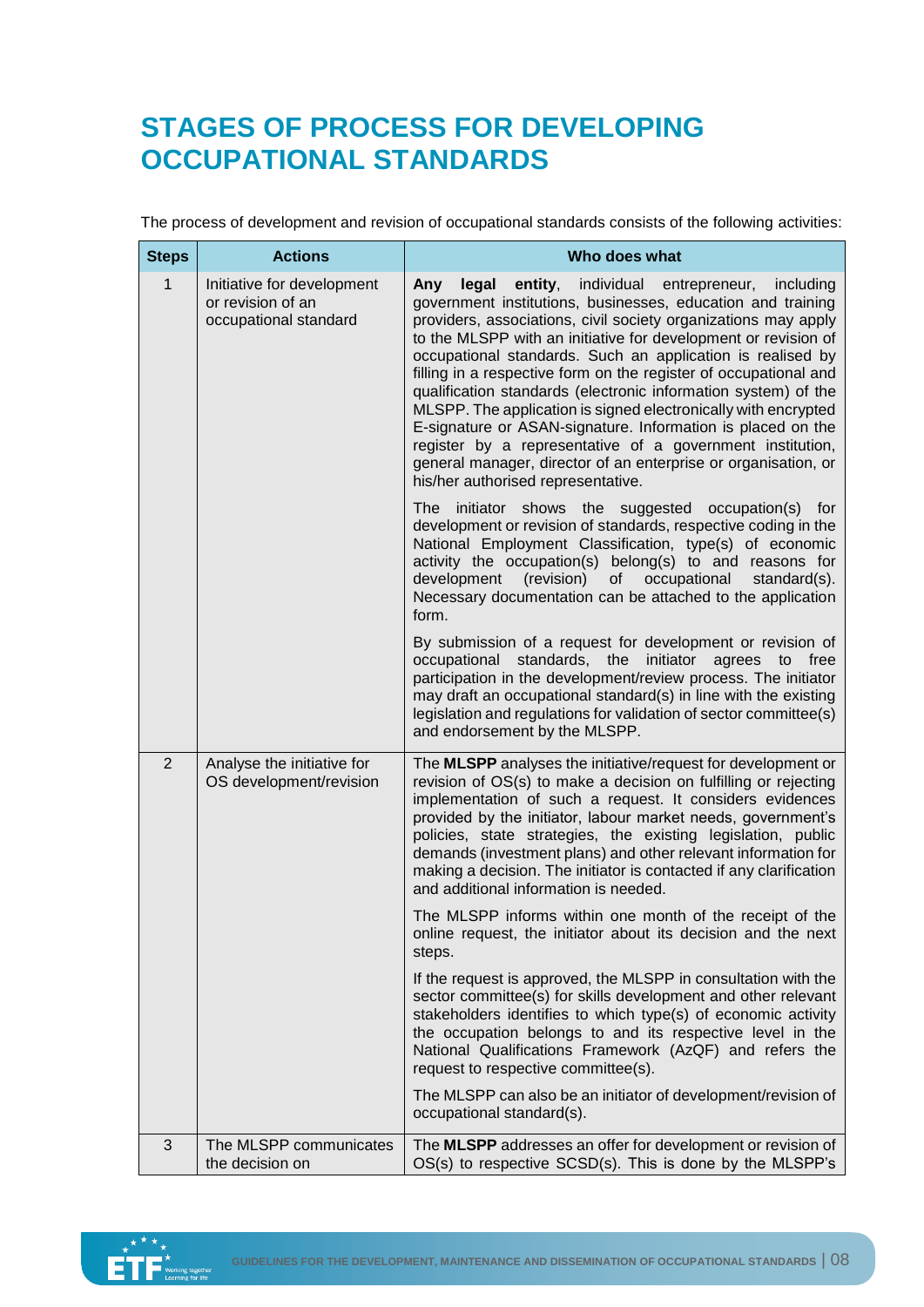| <b>Steps</b>   | <b>Actions</b>                                     | Who does what                                                                                                                                                                                                                                                                                                                                                                                                                                                                                                                                                                                                                                                                                                                                                                                         |
|----------------|----------------------------------------------------|-------------------------------------------------------------------------------------------------------------------------------------------------------------------------------------------------------------------------------------------------------------------------------------------------------------------------------------------------------------------------------------------------------------------------------------------------------------------------------------------------------------------------------------------------------------------------------------------------------------------------------------------------------------------------------------------------------------------------------------------------------------------------------------------------------|
|                | development or revision of<br>$OS(s)$ to $SCSD(s)$ | own initiative, or by making a decision of approving a request<br>of any legal entity.                                                                                                                                                                                                                                                                                                                                                                                                                                                                                                                                                                                                                                                                                                                |
|                |                                                    | The MLSPP sends the list of profiles for development/revision<br>of occupational standards to respective SCSD together with<br>their coding in the National Employment Classification and<br>AzQF level. Any available justification or documentation is<br>attached to the offer.                                                                                                                                                                                                                                                                                                                                                                                                                                                                                                                    |
|                |                                                    | The MLSPP plans quarterly meetings of SCSDs. Irregular<br>meetings can be held by a request of any public authority,<br>the chairman of the SCSD or at least one-third of all<br>members.                                                                                                                                                                                                                                                                                                                                                                                                                                                                                                                                                                                                             |
|                |                                                    | The <b>Ministry</b> organises information or training sessions<br>whenever required, for SCSD members on topics related to<br>development, status and use of occupational standards and<br>other related issues.                                                                                                                                                                                                                                                                                                                                                                                                                                                                                                                                                                                      |
| $\overline{4}$ | SCSD votes for approving<br>the initiative         | <b>SCSD</b> reviews the information provided in the light of labour<br>market demands and development priorities in the sector and<br>votes for approving the list of profiles for development/revision<br>of occupational standards.                                                                                                                                                                                                                                                                                                                                                                                                                                                                                                                                                                 |
|                |                                                    | SCSDs involve representatives of public authorities,<br>businesses and their associations, education and training<br>providers, trade unions and professional associations. The<br>Ministry of Labour and Social Protection of Population, the<br>Ministry of Economy, the Ministry of Education, line ministries<br>and state agencies (committees), National Confederation of<br>Entrepreneurs (Employers) Organisations of the Republic of<br>Azerbaijan, Azerbaijan Trade Unions Confederation and the<br>State Statistical Committee - each has a right to vote. The<br>public authorities represent interests of agencies/services<br>under their auspices. The Trade Unions Confederation<br>represents interests of sector trade unions and ASK - interests<br>of employers and their unions. |
|                |                                                    | Chairman of SCSD is elected for one year on a rotational basis<br>among members with voting rights by a simple majority of<br>votes.                                                                                                                                                                                                                                                                                                                                                                                                                                                                                                                                                                                                                                                                  |
|                |                                                    | A representative of initiator of OS development/revision is<br>invited to SCSD meetings. Education and training providers -<br>universities, colleges and VET institutions, as well as<br>researchers and experts are also consulted in SCSDs.                                                                                                                                                                                                                                                                                                                                                                                                                                                                                                                                                        |
|                |                                                    | The MLSPP delivers the agenda of the meeting, the list of<br>issues to be discussed and related documents to the chairman<br>and all members of the SCSD at least fifteen days prior to the<br>meeting.                                                                                                                                                                                                                                                                                                                                                                                                                                                                                                                                                                                               |
|                |                                                    | Voting is valid if at least half of members with voting rights are<br>present. In case of equality of votes, the chairman has a<br>casting vote.                                                                                                                                                                                                                                                                                                                                                                                                                                                                                                                                                                                                                                                      |
|                |                                                    | Results of voting are documented in meeting minutes, which<br>is signed by the chairman and the secretary. The secretary is<br>a representative of the MLSPP.                                                                                                                                                                                                                                                                                                                                                                                                                                                                                                                                                                                                                                         |
|                |                                                    | In case a representative of any member organisation /<br>institution of the SCSD does not participate in meetings three                                                                                                                                                                                                                                                                                                                                                                                                                                                                                                                                                                                                                                                                               |

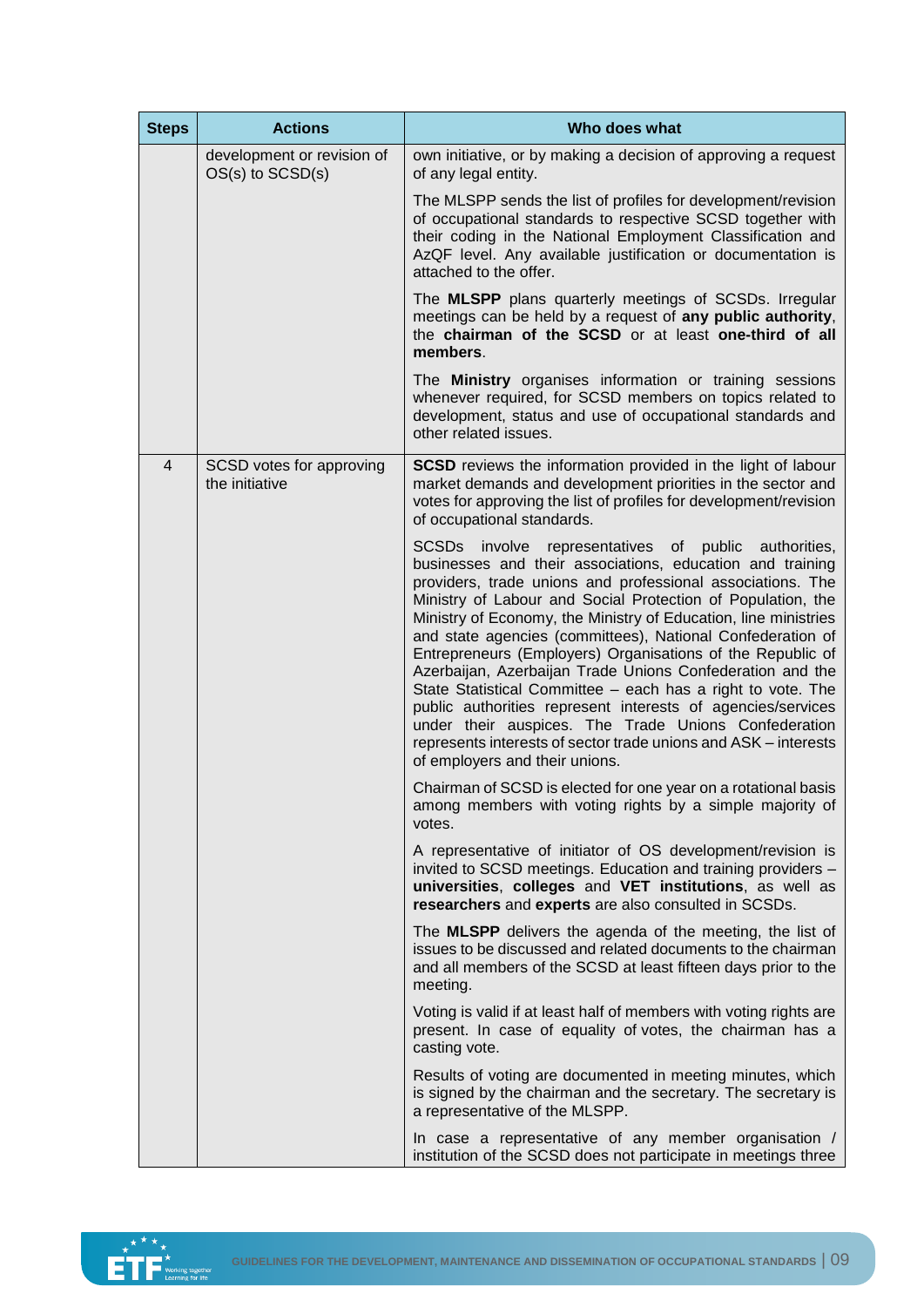| <b>Steps</b>                                                                    | <b>Actions</b>                                                                                                                                                                                                                                                                                                                                                                                                                                                                                                                                                                                                                                                                                                                                   | Who does what                                                                                                                                                                                                                                                                                                                                                                                                                                                                                                                                                                                                                                                                                                                                                                                                                                                                                                                                                |
|---------------------------------------------------------------------------------|--------------------------------------------------------------------------------------------------------------------------------------------------------------------------------------------------------------------------------------------------------------------------------------------------------------------------------------------------------------------------------------------------------------------------------------------------------------------------------------------------------------------------------------------------------------------------------------------------------------------------------------------------------------------------------------------------------------------------------------------------|--------------------------------------------------------------------------------------------------------------------------------------------------------------------------------------------------------------------------------------------------------------------------------------------------------------------------------------------------------------------------------------------------------------------------------------------------------------------------------------------------------------------------------------------------------------------------------------------------------------------------------------------------------------------------------------------------------------------------------------------------------------------------------------------------------------------------------------------------------------------------------------------------------------------------------------------------------------|
|                                                                                 |                                                                                                                                                                                                                                                                                                                                                                                                                                                                                                                                                                                                                                                                                                                                                  | times in a row, the MLSPP asks the respective institution /<br>organisation for a replacement.                                                                                                                                                                                                                                                                                                                                                                                                                                                                                                                                                                                                                                                                                                                                                                                                                                                               |
| 5<br>Conducting tender and<br>training for working groups<br>and sector experts |                                                                                                                                                                                                                                                                                                                                                                                                                                                                                                                                                                                                                                                                                                                                                  | The MLSPP places the list of profiles for development or<br>revision of OSs on the register of occupational and<br>qualification standards within three working days upon receipt<br>of a positive feedback from the SCSD(s). A uncial identification<br>number is assigned to an occupational standard; stages of<br>development or revision of the OS can be tracked by this<br>number.                                                                                                                                                                                                                                                                                                                                                                                                                                                                                                                                                                    |
|                                                                                 | The Ministry conducts tender or quotation to contract<br>practitioners and other individual experts or companies in line<br>with state procurement legislation and regulations. The<br>MLSPP prepares service contracts for development, revision<br>and examination of occupational standards to be concluded<br>with specialists and companies/organisations.                                                                                                                                                                                                                                                                                                                                                                                  |                                                                                                                                                                                                                                                                                                                                                                                                                                                                                                                                                                                                                                                                                                                                                                                                                                                                                                                                                              |
|                                                                                 | Two groups of experts (or companies) are contracted – one for<br>drafting and validations occupational standards (working<br>group), the other for reviewing and examination/verification of<br>developed standards (sector experts' group). Working group<br>(WG) includes up to three highly qualified experts with at least<br>three years of experience in the respective field. Expert group<br>(SEG) consists of two highly qualified experts with at least five<br>years of experience in the field. Both WG and SEG members<br>can be involved by individual contracts, or by contracts to be<br>signed with their companies. Participation of the same people<br>in both WG and SEG formed for development of any OS is not<br>allowed. |                                                                                                                                                                                                                                                                                                                                                                                                                                                                                                                                                                                                                                                                                                                                                                                                                                                                                                                                                              |
|                                                                                 |                                                                                                                                                                                                                                                                                                                                                                                                                                                                                                                                                                                                                                                                                                                                                  | Occupational standards can be developed or revised on a<br>voluntary basis or through alternative funding by endorsement<br>of the MLSPP.                                                                                                                                                                                                                                                                                                                                                                                                                                                                                                                                                                                                                                                                                                                                                                                                                    |
|                                                                                 |                                                                                                                                                                                                                                                                                                                                                                                                                                                                                                                                                                                                                                                                                                                                                  | The MLSPP devises the OS development plan (schedule) and<br>instructs the WG on writing OS. It trains and guides the WG<br>and SEG members on regulations, tools and mechanisms for<br>development/revision<br>and<br>validation of<br>occupational<br>standards, including main requirements of the Labour Code<br>and the Employment Law, the "Regulations for development,<br>revision, approval and registration of occupational and<br>qualification standards", "Regulations on establishment and<br>Approval of the statute for SCSDs" and the approved template<br>of the OS. The Ministry also explains the concepts used in OS,<br>methods of analysing the content of occupation in light of OS<br>content requirements, format and process quality criteria and<br>gives its recommendations on selection of the recognized and<br>most advanced enterprises in the particular field (trend-setting<br>enterprises) for validation of standards. |
| 6                                                                               | Working group drafts OS                                                                                                                                                                                                                                                                                                                                                                                                                                                                                                                                                                                                                                                                                                                          | Working group selects relevant sources of information,<br>reviews existing resources and drafts OS in line with the<br>requirements of the existing regulations and the available<br>template, as well as instructions presented by the MLSPP.<br>Criteria listed under the following Step are taken into account<br>in the drafting process. For future orientation of occupational<br>standards, they are taken from or validated by trend-setting<br>enterprises working in the field. The standards drafted and                                                                                                                                                                                                                                                                                                                                                                                                                                          |

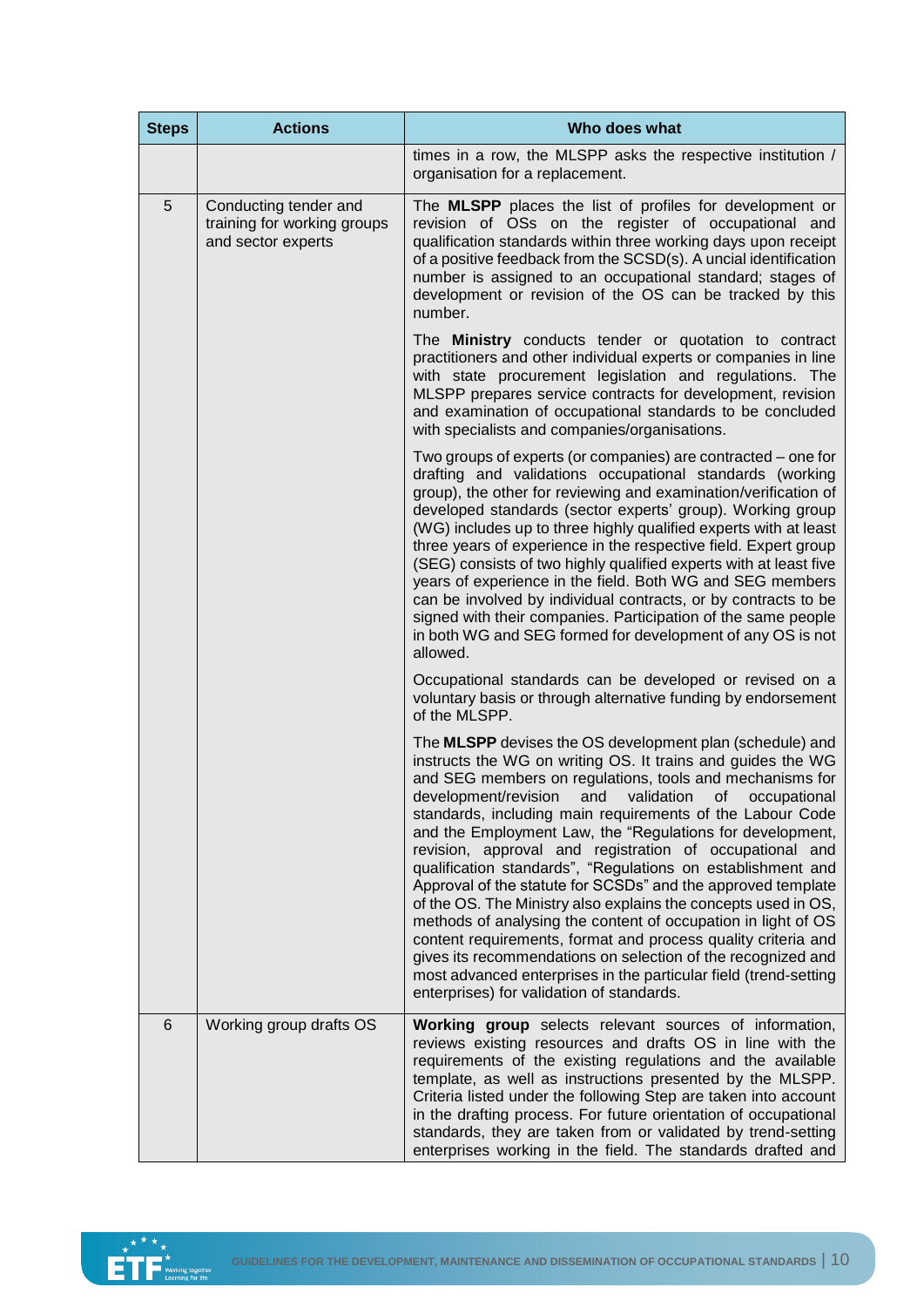| <b>Steps</b>   | <b>Actions</b>                                         | Who does what                                                                                                                                                                                                                                                                                                                                                                                                                                                                                                                                                                                                                                                                                                                                                                                                                                                                                                                                                                                                                                                                                                                                                                                                                                                                 |
|----------------|--------------------------------------------------------|-------------------------------------------------------------------------------------------------------------------------------------------------------------------------------------------------------------------------------------------------------------------------------------------------------------------------------------------------------------------------------------------------------------------------------------------------------------------------------------------------------------------------------------------------------------------------------------------------------------------------------------------------------------------------------------------------------------------------------------------------------------------------------------------------------------------------------------------------------------------------------------------------------------------------------------------------------------------------------------------------------------------------------------------------------------------------------------------------------------------------------------------------------------------------------------------------------------------------------------------------------------------------------|
|                |                                                        | validated by the WG are submitted to the MLSPP for<br>verification.                                                                                                                                                                                                                                                                                                                                                                                                                                                                                                                                                                                                                                                                                                                                                                                                                                                                                                                                                                                                                                                                                                                                                                                                           |
|                |                                                        | The MLSPP places draft occupational standards into the<br>register for collecting additional views.                                                                                                                                                                                                                                                                                                                                                                                                                                                                                                                                                                                                                                                                                                                                                                                                                                                                                                                                                                                                                                                                                                                                                                           |
|                |                                                        | OSs can be drafted by a company / organisation / institution<br>on a voluntary basis in line with the existing regulations and<br>templates.                                                                                                                                                                                                                                                                                                                                                                                                                                                                                                                                                                                                                                                                                                                                                                                                                                                                                                                                                                                                                                                                                                                                  |
| $\overline{7}$ | Sector experts' group and<br>the MLSPP verify draft OS | <b>MLSPP</b><br>examines the standards<br>The l<br>received from<br>developers - the WG or a (volunteer) company / organisation<br>/ institution – for format quality and process quality.                                                                                                                                                                                                                                                                                                                                                                                                                                                                                                                                                                                                                                                                                                                                                                                                                                                                                                                                                                                                                                                                                    |
|                |                                                        | The following criteria are considered for examination:                                                                                                                                                                                                                                                                                                                                                                                                                                                                                                                                                                                                                                                                                                                                                                                                                                                                                                                                                                                                                                                                                                                                                                                                                        |
|                |                                                        | OS is consistent with the requirements of normative and<br>legal acts, including "Regulations for development,<br>revision, approval and registration of occupational and<br>qualification standards";                                                                                                                                                                                                                                                                                                                                                                                                                                                                                                                                                                                                                                                                                                                                                                                                                                                                                                                                                                                                                                                                        |
|                |                                                        | OS is based on job analysis consisting of stages like<br>research on the occupational activities, collection and<br>evaluation of the information. Job analysis serves for<br>identifying duties, tasks and competences for successful<br>functioning in a certain occupation and is conducted in<br>several ways: studying local<br>and<br>international<br>documents, group or individual<br>discussions with<br>specialists working in trend-setting companies, or their<br>managers;<br>OS is prepared through a participatory approach and<br>opinions and contribution of the relevant parties (master-<br>practitioners, line managers and/or human resource<br>staff) are taken;<br>All components of the OS are formulated in accordance<br>$\bullet$<br>with their definitions;<br>OS covers general phases of any job - planning, acting,<br>$\bullet$<br>monitoring and reviewing, reporting;<br>OS covers and includes competences related to the<br>occupational health and safety, environment and quality<br>regarding the professional field;<br>OS includes the ability to work and communicate with<br>$\bullet$<br>others;<br>OS is written as to be understood by the users;<br>$\bullet$<br>• OS does not contain any explicit or secret discrimination |
|                |                                                        | factor.<br>The MLSPP may ask the WG for reviewing and modifying the<br>OSs if necessary. If the Ministry considers the OSs suitable, it<br>submits them to the SEG for verification of content and<br>structure.                                                                                                                                                                                                                                                                                                                                                                                                                                                                                                                                                                                                                                                                                                                                                                                                                                                                                                                                                                                                                                                              |
|                |                                                        | The SEG assigned for verification checks if the draft OS<br>addresses comprehensively the content of the occupation in<br>question and provides feedback in the form of a detailed<br>review report.                                                                                                                                                                                                                                                                                                                                                                                                                                                                                                                                                                                                                                                                                                                                                                                                                                                                                                                                                                                                                                                                          |
|                |                                                        | The following criteria are considered for examination:                                                                                                                                                                                                                                                                                                                                                                                                                                                                                                                                                                                                                                                                                                                                                                                                                                                                                                                                                                                                                                                                                                                                                                                                                        |
|                |                                                        | OS sets minimum tasks and competences required<br>from a person to be able to perform a job<br>professionally;                                                                                                                                                                                                                                                                                                                                                                                                                                                                                                                                                                                                                                                                                                                                                                                                                                                                                                                                                                                                                                                                                                                                                                |